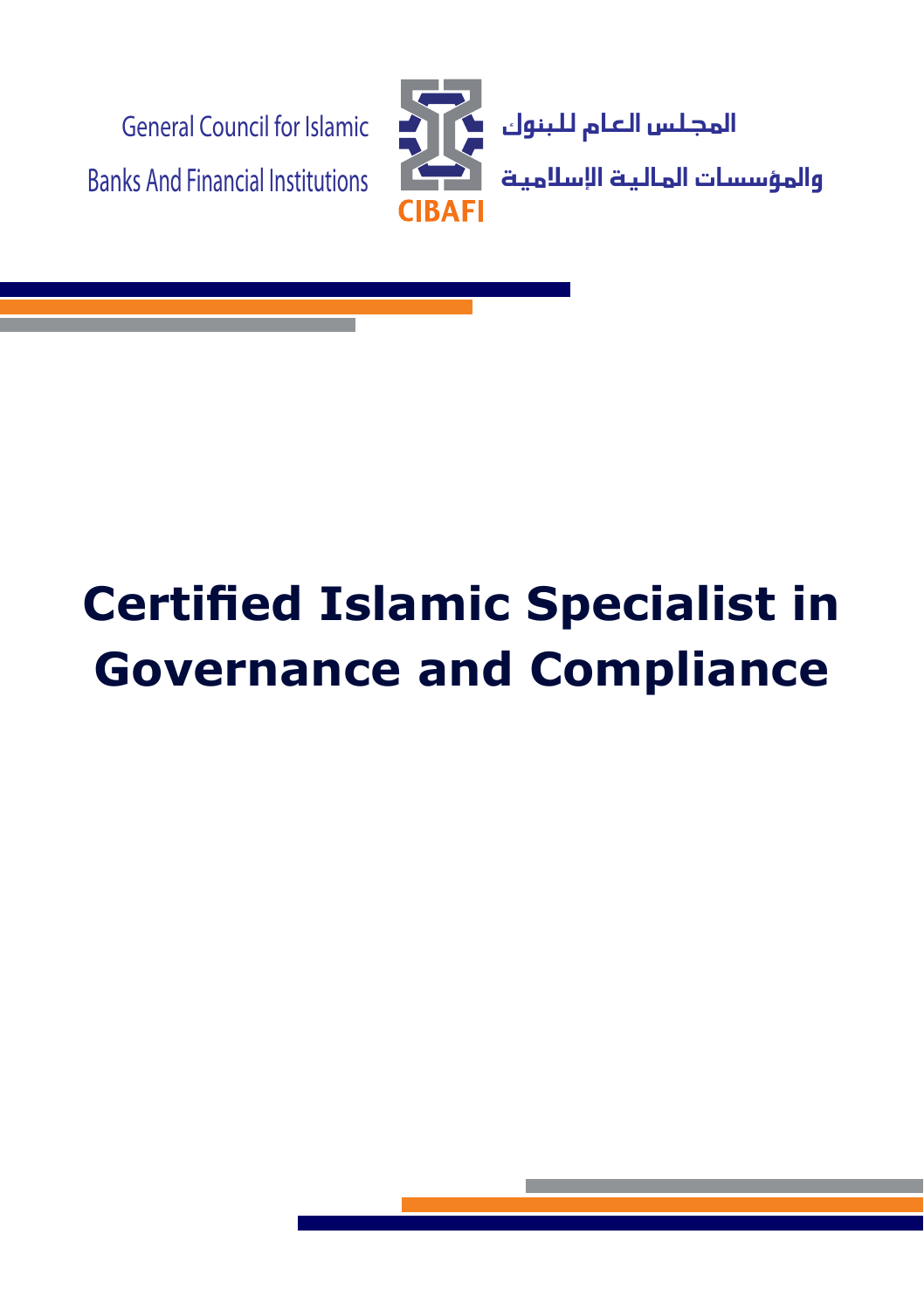

## **Certified Islamic Specialist in Governance and Compliance**

Governance in the banking system is a necessary platform and a method that must be adhered to in order to clarify clear responsibilities and create a sense of trust and confidence among stakeholders. There are a number of international governance standards to follow  $-$  and a thorough understanding of them is essential.

This training programme enables professionals to navigate governance practices in Islamic financial institutions to facilitate an effective application of governance and compliance.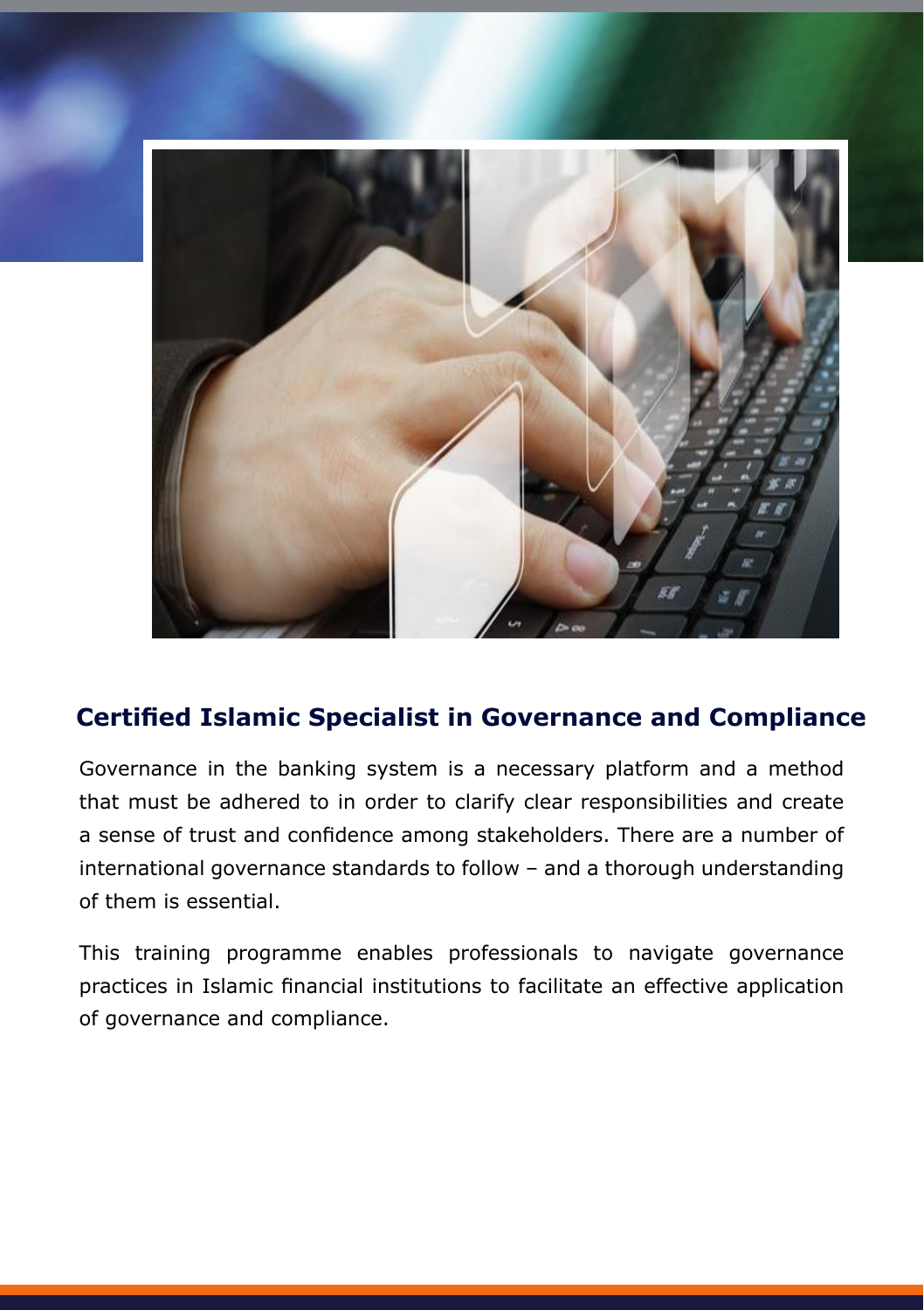

#### **Targeted participants:**

The programme can cater for officials and employees in the following departments:

- Compliance Officers
- Shariah Supervisors
- Risk Officers
- Finance and Investment Officers
- Internal Auditors
- Legal Affairs Managers

#### **Course components:**

- The environment of Islamic banking, development and expansion of Islamic banking and finance
- General terms of governance (concept, rationale, rules)
- Standards of governance and Basel Committee guidelines
- Governance from a Shariah perspective
- The realities of governance in Islamic banks
- Governance and risk management in Islamic banks
- The enabling environment for good governance in Islamic banks and financial institutions
- Governance standards of international Islamic institutions
- Compliance in Islamic banks
- Compliance in Islamic banking operations